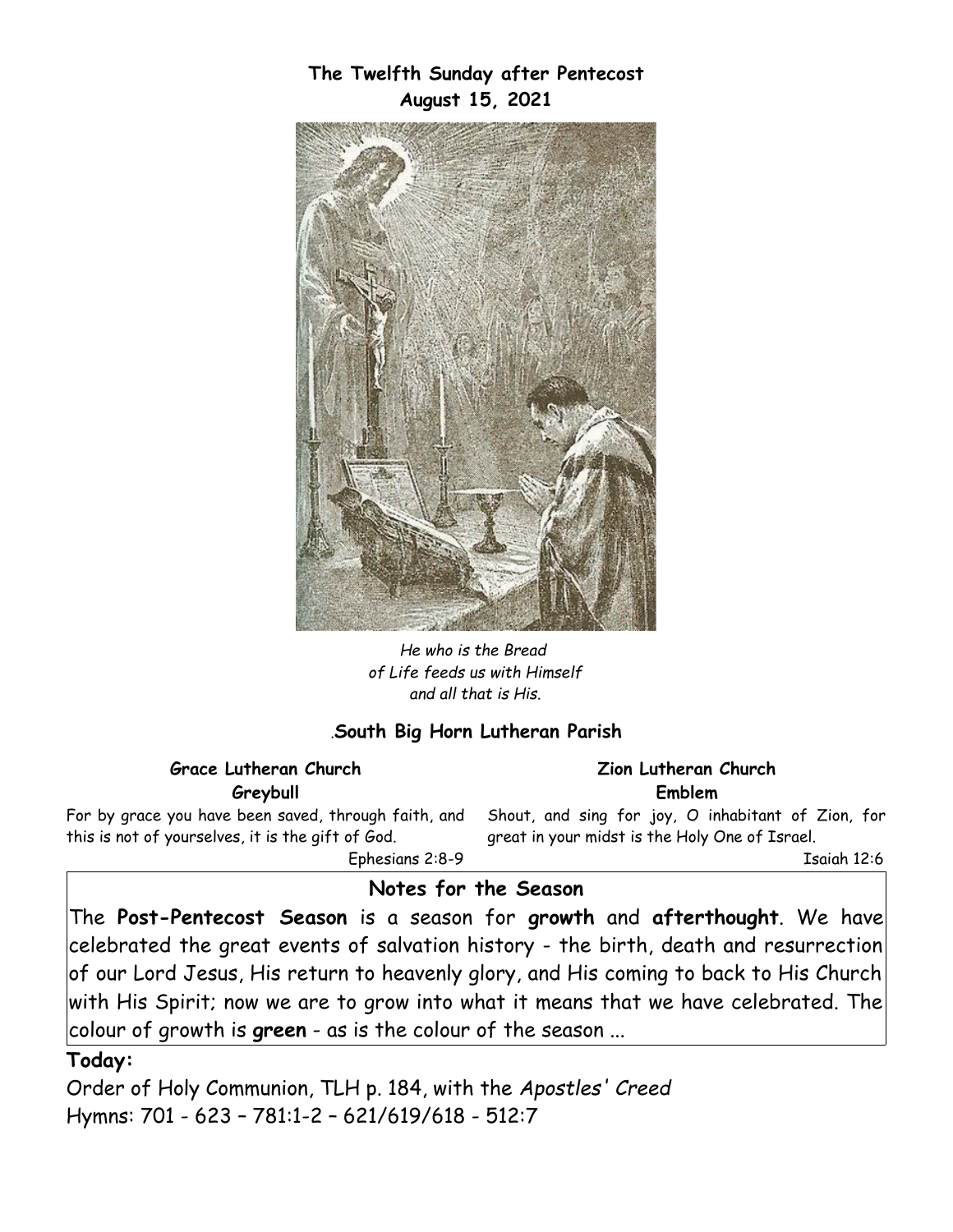# **About Holy Communion**

In the Sacrament we are made one with the risen Christ, and with each other. According to Holy Scripture, oneness in faith and confession is a precondition for such unity. As such, only Christians who share our faith and confession, and who therefore belong to congregations in the fellowship of the Lutheran Church-Missouri Synod, will commune in our church. **Visitors wishing to receive the sacrament** please speak with Pastor prior to the service. We ask that our guests be respectful of our faith. **We sincerely welcome our visitors**; we assure you that we uphold this practice *also* out of concern for *your* spiritual welfare, and that our Pastor would love to study Scripture with you and help you embrace the full counsel of God, so that we can celebrate the Sacrament in a manner pleasing to God and beneficial for us all.

# **Just so we do not forget:**

# *What is the Sacrament of the Altar?*

It is the true body and blood of our Lord Jesus Christ under the bread and wine, instituted by Christ Himself for us Christians to eat and to drink.

# *What is the benefit of this eating and drinking* ?

These words: "Given and shed for you for the forgiveness of sins" shows us that in the Sacrament forgiveness of sins, life and salvation are given us through these words. For where there is forgiveness of sins, there is also life and salvation.

*How can bodily eating and drinking do such great things?*

Certainly not just eating and drinking do these things, but the words written here: "Given and shed for you for the forgiveness of sins." These words, along with the bodily eating and drinking, are the main thing in the Sacrament. Whoever believes these words has exactly what they say: "Forgiveness of sins". *Of the Small Catechism*

**This is our faith** *– from the Confessions of our Church*

For this reason we go to the Sacrament: there we receive such a treasure by and in which we gain forgiveness of sins. *Of the Large Catechism*

**Deaconess in Deutschland Newsletters** from Kim Bueltmann's work among refugees in Germany are available in the Narthex.

**Pastor Tinglund shall be gone** for a Circuit Pastors' meeting most of Tuesday. Messages can be left at cell phone 605-228-9216.

**Services of penitence and prayer** are held at Grace on Friday nights at 7 pm. in response to the Wuhan Virus and other current threats to the peace and freedom of the Church of Christ, and the well-being of people in the country and in the community.

**No Saturday Evening Communion Worship** this week, as Pastor Tinglund's presence is required elsewhere.